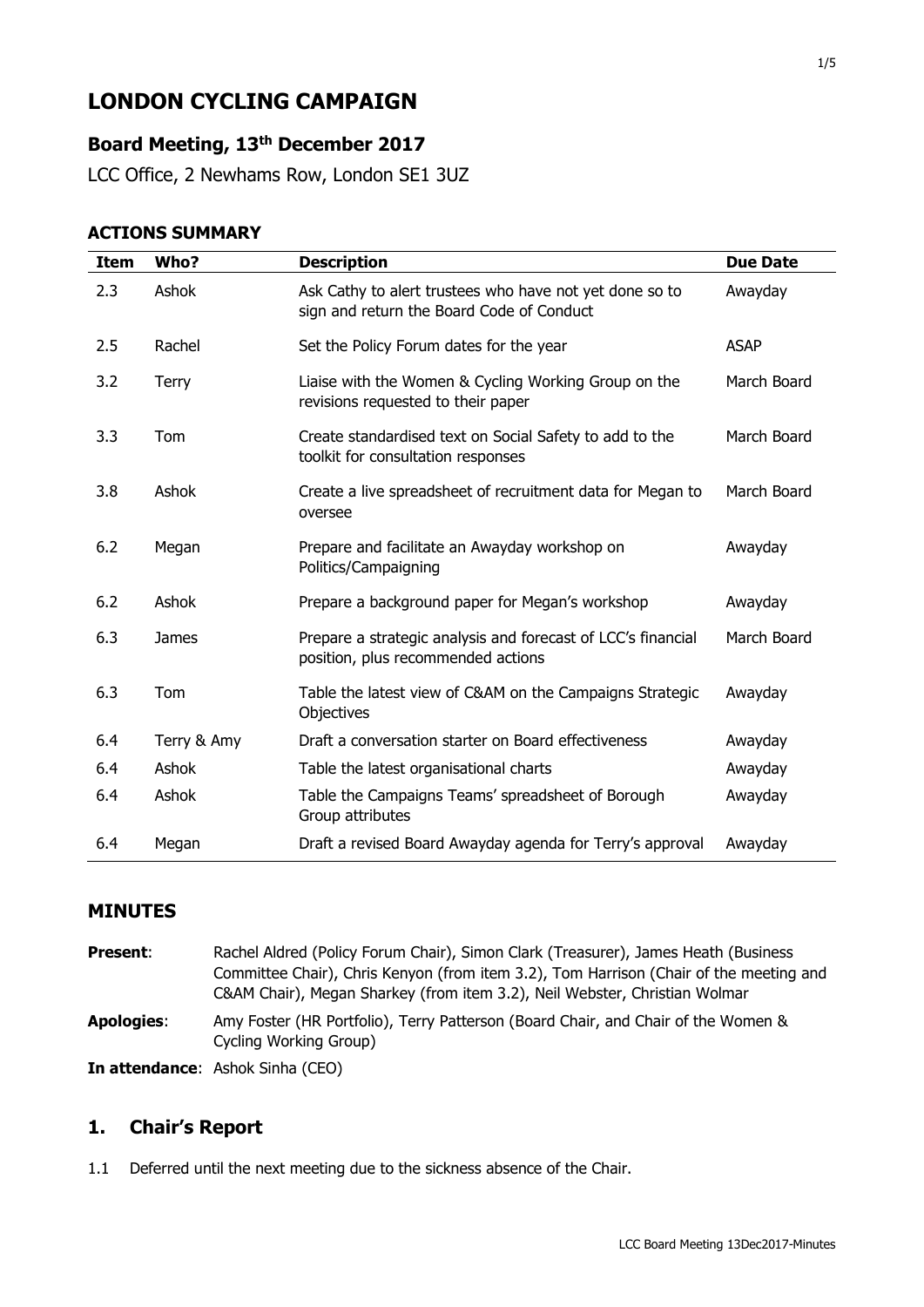# **2. Actions and Matters Arising from the Minutes of the 25th October Board**  (Previously approved by email)

- 2.1 Rachel clarified that she had said she would not be able to continue to serve on C&AM.
- 2.2 Minor typographical errors were corrected.
- 2.3 Signing the Board Code of Conduct:

**Action**: Ashok to ask Cathy to check the file and ask those who had not signed and returned their copies to do so.

- 2.4 It was noted that the following Actions had been completed:
	- Amend the Board & Committee Standing Orders (item 3.7)
	- Schedule C&AM and Business Committee meetings (3.8)
	- Circulate the final Trustees' Skills matrix (4.2)
	- Circulate a template for committee chairs' reports to the Board (5.2)
	- Allocate Group clusters (5.4)
	- Circulate revised ToRs for the Business Committee (6.2)

2.5 Rachel explained that it had not been possible to set Policy Forum dates up until now.

**Action**: Rachel to send Ashok Policy Forum dates for adding to the calendar when ready.

2.6 Ashok informed the meeting that Terry had agreed to defer tabling proposed revisions to the AGM Standing Orders (10.1) until the Awayday discussion on Governance.

# **3. Women & Cycling Working Group**

- 3.1 In response to questions from new trustees, Ashok explained the background to formation of the Group and its report: the Group had been established as a consequence of an AGM resolution in 2016; and the Board is expected to reflect on the recommendations of the Group, take action, and report back to future AGMs on the progress being made to address the concerns about gender balance in LCC (as expressed in the original resolution).
- 3.2 The Board welcomed the report and recommendations of the Group, asking it to address the following points and re-table a revised version, ideally in time for the next Board meeting:
	- Overall: a section should be added at the top of the report to recap the remit of the Group, its objectives and prioritised indicators of success; the section headings should be systematised (e.g. in the form of actions).
	- Recommendation 4: details of specific survey questions are not necessary at this stage; instead the aim of the survey (e.g. how it will direct action) should be set out together with an indication given of the type of data to be sought. The Group is asked to co-ordinate with staff who already have a Borough Group survey planned so as to integrate the two. (Megan informed the meeting that she is due to meet staff to discuss the latter, with a view to getting it into good enough shape to be used for the next five years without further revisions.)
	- Recommendation 5: a clearer direction for action is needed, hence a quantitative analysis of London Cyclist should be made against an identified set of indicators (e.g. the average gender balance over a number of editions in advertisers' use of photography, or in photos/case studies used in editorial content); and the Group should also make clear its evidence base in asserting the attractiveness (or otherwise) of different sorts of copy/ads to female readers.
	- Recommendation 7: instead of a list of assorted issues/directives, it would be more helpful to have a formally-written, simple, proposed guide that Borough Group officers (and members) can apply in a practical way to help improve the way their groups are run – for Board ratification.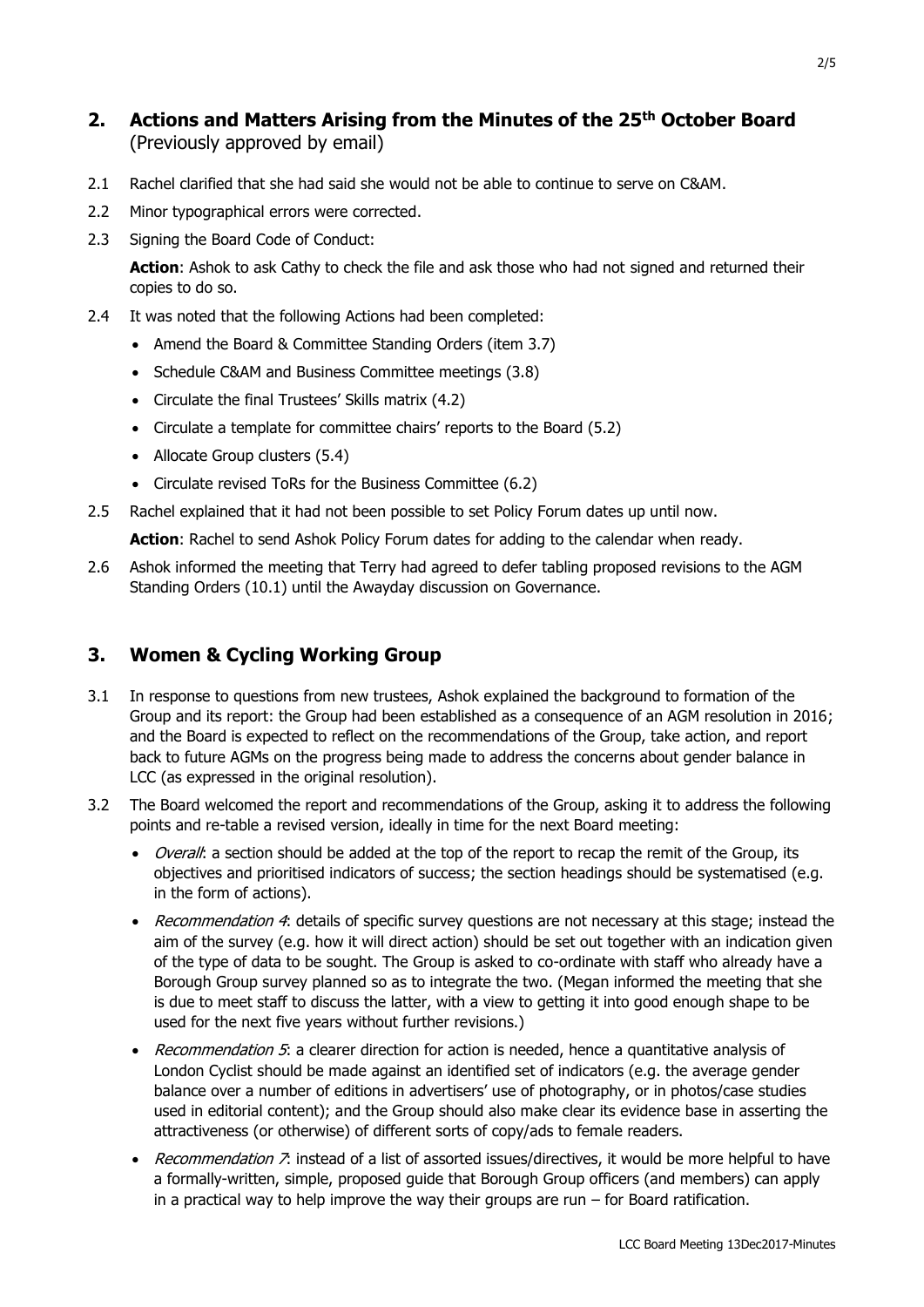**Action:** Terry to liaise with the Group on the changes above.

3.3 It was agreed that the Recommendation on Social Safety (6) should be worked up into a standardised block of text that could be deployed as needed in consultation responses. In response to a question from James, Tom explained that there is a set of standard text/positions that staff use (in consultation with the Infrastructure Advisory Panel) to form responses, and Ashok explained that the precise nature and phrasing of each response is tailored to the circumstances (i.e. we retain flexibility).

**Action**: Tom to convert the recommendation into a standard text block.

3.8 Regarding the gender balance of the staff team: Chris proposed that instead of doing a historical analysis of recruitment data (applications, shortlisting, appointments etc.) – which would be very time consuming and for which Ashok said there is no available staff time – we should start gathering and analysing data from scratch. This was agreed.

**Action**: Ashok to create a live data sheet for inspection by the HR Portfolio Holder (Megan), with the matter coming back up to the Board when a clear signal emerges from the data (e.g. that women candidates are less likely to be appointed to specific types of jobs).

#### **4. Implementation of AGM Resolutions**

- 4.1 *Implementation of the Mayor's Cycling Commitments*; the main area of concern is the tripling of protected space; Ashok updated the Board on the political context within which we are operating, actions being taken, and difficulties faced. Everyone agreed that LCC should be vigourous in pressing for these commitments to be met.
- 4.2 Dockless Cycle Hire: Ashok explained that LCC supports an expansion of cycle hire (of whatever form) across London as a contribution towards realising the capital's potential for cycling; and that we advocate at all relevant opportunities that operators must act responsibly.
- 4.3 The Board asked to be kept fully informed, from the earliest reasonable stage onwards, of all strategic partnerships that are being negotiated.

#### **5. Trustees' Skills Matrix**

- 5.7 The Board thank Amy for producing this document, and noted the impressive range of skills exhibited across trustees.
- 5.8 No co-options were felt necessary at this stage.

#### **6. Awayday Planning**

- 6.1 The Board approved the theme for the day and the agenda items proposed by Terry.
- 6.2 It agreed that a discussion item should be included on how best to win implementation of the Mayor's cycling commitments and maximise effective delivery of borough cycling programmes. Megan agreed to facilitate this session

#### **Actions**:

- Megan to prepare a workshop.
- Ashok to produce a background paper.
- 6.3 Strategic Objectives agendum: Ashok explained that, due to the financial difficulties LCC has been facing, the previous Board Awayday agreed to put aside the income and membership-related Strategic Objectives, pro tem, and concentrate on stabilisation; this left the Politics-Campaigning ones as the latest strategic objectives formally in force. Given that the Business Committee has only so far had a chance to meet only once, James recommended that consideration of proposed new finance-related strategic objectives be deferred until the committee has had the opportunity to do its planned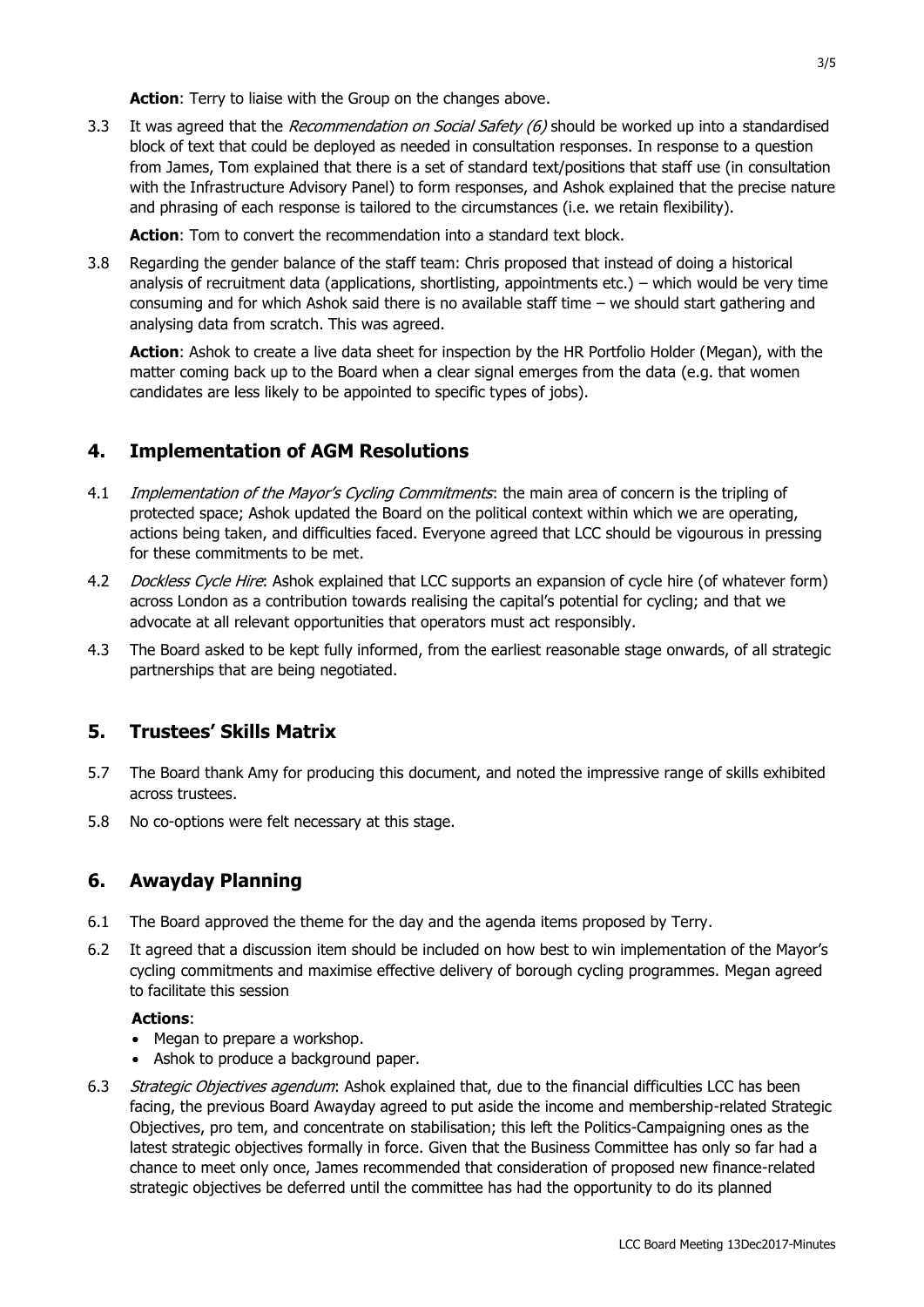strategic financial analysis and forecasting. Tom agreed to ask the forthcoming C&AM if there are any further changes to the Campaigns Strategic objectives that it would like to make.

#### **Actions**:

- James to bring a strategic analysis and forecast of LCC's financial position (and recommended strategic actions) to a future Board.
- Tom to bring an update from C&AM to the Awayday.
- 6.4 Actions were are agreed as follows regarding other agenda items:

#### **Actions**:

- *Board Effectiveness*: Terry and Amy to draft a conversation starter.
- Governance: Ashok to table the latest organisational charts.
- Groups: Ashok to table the Campaigns Team's spreadsheet of Group attributes.
- Full Agenda: Megan to draft a revised, formal agenda and double check it with Terry.
- 6.5 Chris offered his workplace as a venue for the Awayday subject to confirmation. If that falls through then Megan offered to investigate use of a room at her university.

#### **7. Referral of Items to the Business Committee**

7.1 The Board ratified Terry's decision to refer the following matters to the Business Committee: a review of LCC's staff pension scheme; and oversight of compliance with the EU's new GDPR data regulation

#### **8. Business Committee Terms of Reference**

8.1 The revised ToRs of the Business Committee were ratified.

#### **9. Trading Company**

9.1 The Board agreed to the recommendation of the Business Committee that Simon be appointed as Tony Levene's replacement as a director of the trading company.

#### **10. Items Noted**

- 10.1 The Board noted the following:
	- The section in the Board Code of Conduct relating to trustees publicly representing LCC.
	- Staff Report.
	- Report of the Chair of the Business Committee.
	- Report of the Chair of C&AM; Tom added that he has a meeting with staff in the diary to discuss LCC's response to the Oxford Street consultation.
	- Report of the Chair of the Policy Forum.

#### **11. AOB**

- 10.1 Christian informed the Board that the complaints process that he was running was now closed and that all parties would be formally notified.
- 10.2 Megan conveyed to the Board that she would like to ask for permission to involve LCC as a case study in her academic research, and that she had discussed potential conflicts of interest with Ashok and her